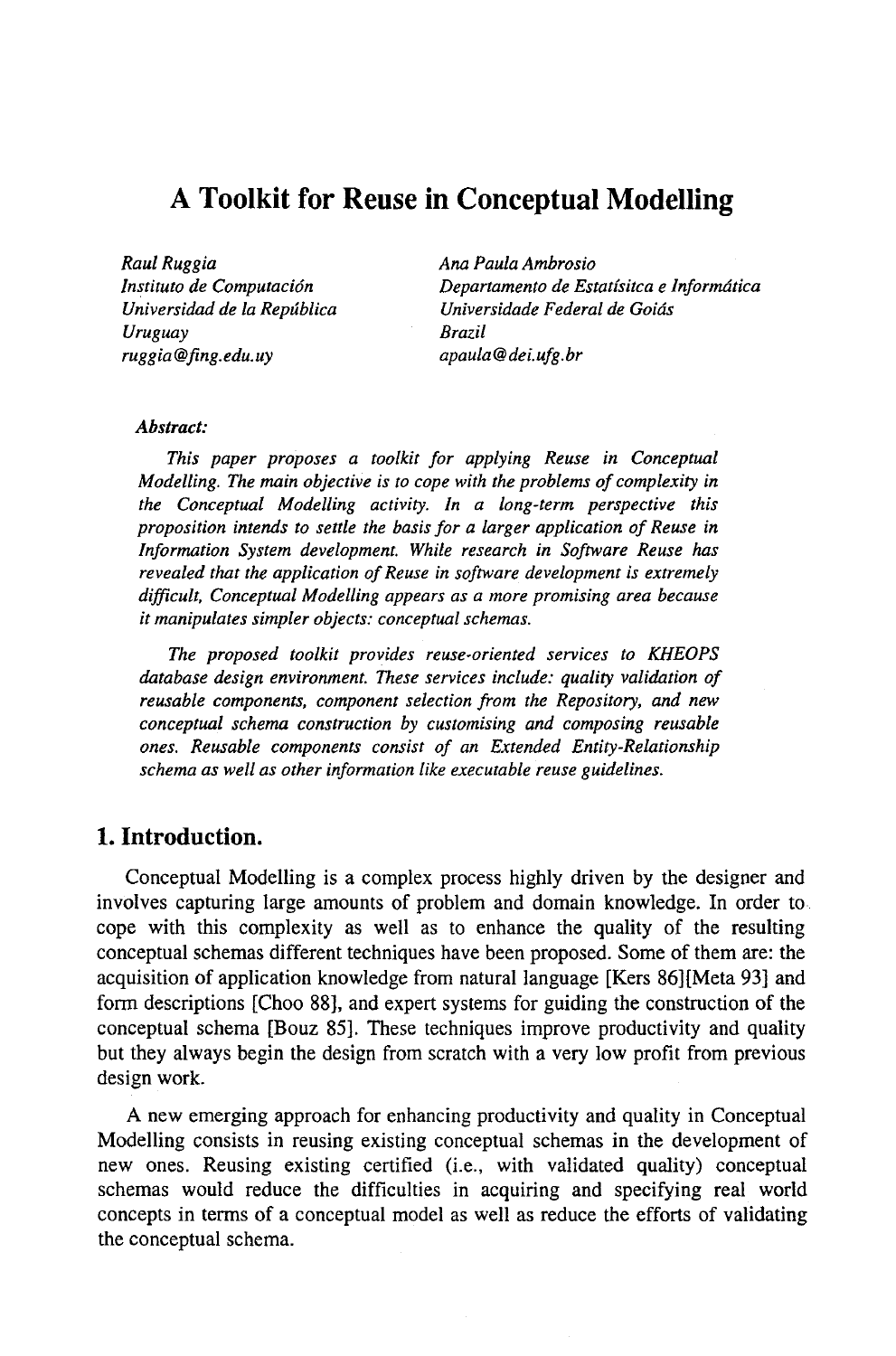Reuse has been widely applied in other Computer Science domains where it has been shown to contribute to the reduction of cost-effectiveness problems in software development [Bigg 89a]. In the context of Conceptual Modelling, although it has been recognised as a promising design strategy, Reuse has been little explored [Louc 92a][Roll 92]. Existing knowledge in the area includes proposals for constructing and reusing generic entity types through instanciation and specialisation [Cast 92][Seo 94][Delc 96], and proposals of classification and component recovery methods [Ambr 95] [Li 96].

A reuse-based technology needs to cope with different technical issues: *Component Representation,* which concerns the specification of the component's logical structure (i.e., what is represented in a reusable component) as well as the storage support; *Component Classification,* which concerns the adequate organisation of the components in the Repository with the aim of enabling an effective component retrieval, *Component Certification,* which concerns the control of quality properties to be satisfied by the reusable components in order to achieve re-user's confidence, *Component Selection,* which enables the efficient and flexible retrieval of components from the Repository. *Component Customisation,* which enables to adapt retrieved components to the new application. *Component Composition,* which enables to integrate reusable components to form the new application by connecting them.

This paper proposes a toolkit that provides reuse-oriented services to the KHEOPS database design environment [Bouz 91][Dela 95]. KHEOPS is a database design environment that provides different types of interfaces for specifying Extended Entity-Relationship (EER) schemas: graphical, natural language, and declarative interfaces. KHEOPS also provides view integration functionalities, generating the logical schema and DBMS code (C-SQL, C++, CO2) from the conceptual schema specification. By applying the reuse-oriented services, the designer develops new conceptual schemas by reusing other existing ones.

The main contributions of this work concern the specification of a toolkit which enables to apply a reuse-based methodology in Conceptual Modelling as well as technical aspects concerned with the proposed mechanisms for component certification, selection, customisation and composition. More concretely, this work proposes an unified framework for conceptual schema quality validation, it proposes a component Selection mechanism based on semantic query modification techniques, and an operators-based approach to schema manipulationt. The tools which provide selection, customisation and composition functionalities have been implemented, and a first version of the Quality Control Tool is currently being implemented.

In this paper we focus on three main technical issues treated by the toolkit: (i) the quality validation mechanism applied to certify the reusable components; (ii) the component selection mechanism, which enables to retrieve schemas through vague queries; and (iii) the component customisation and composition operations, which enable to assemble the reusable schemas in order to build a new one.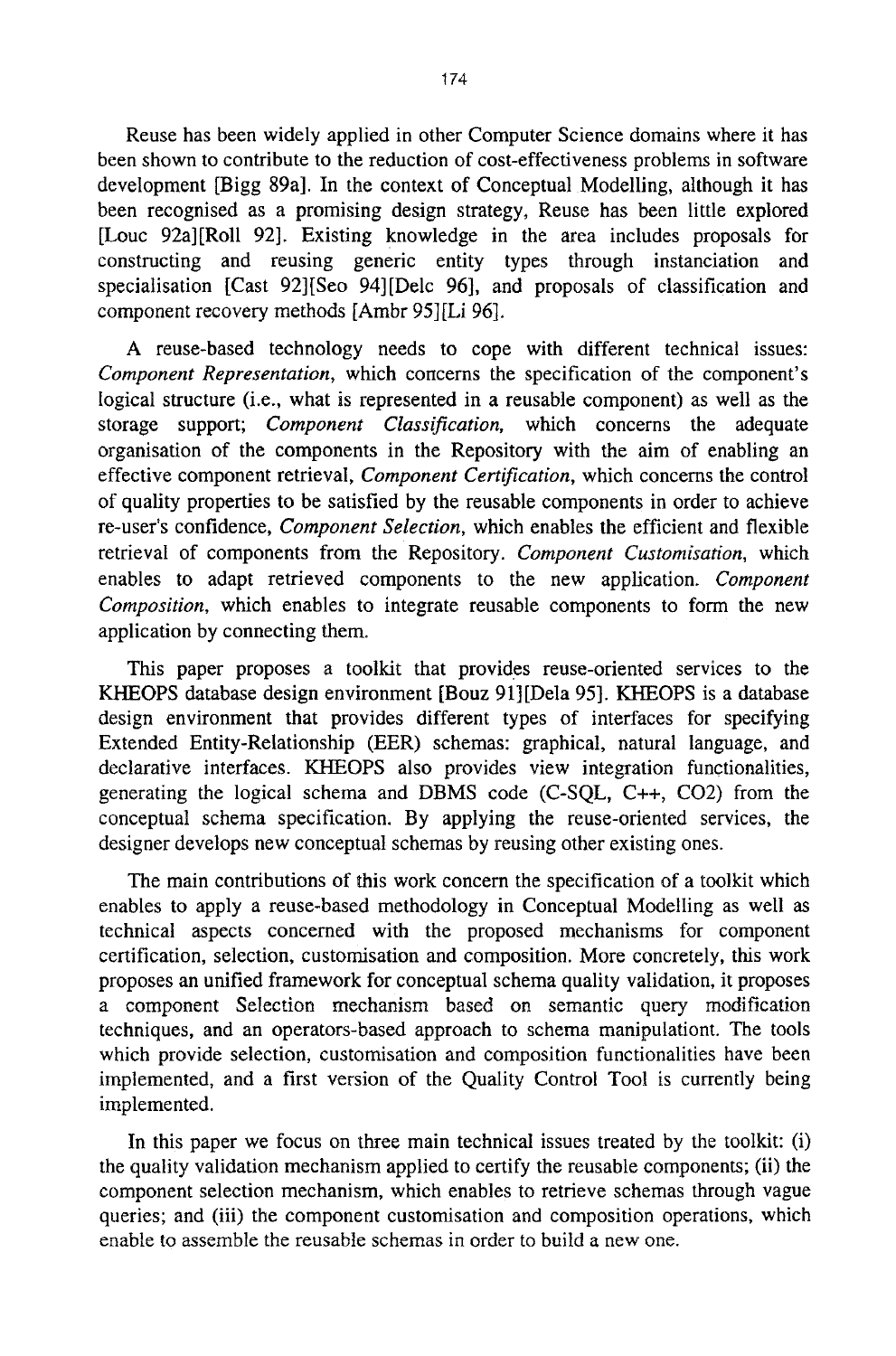Due to limits in paper extension, technical descriptions are not so detailed as desired. More detailed specifications can be found in [Ambr 95a] and [Rugg 96].

This paper is structured as follows: Section 2 presents the general aspects of the adopted approach to Reuse in Conceptual Modelling. Section 3 presents the tools in the toolkit. Section 4 presents the conclusion.

# **2. The approach to Reuse in Conceptual Modelling.**

The application of Reuse techniques in software development has been widely studied [Bigg 89][Krue 92][Mili 95][Thun 92]ICons 95]. In this work we reused much of this knowledge to apply Reuse in the context of Conceptual Modelling.

In this work we adopted a compositional reuse approach (where software development is performed through the *composition* of existing software components). In this approach, the reusable components are mainly based on Extended Entity-Relationship (EER) schemas [Bouz 94].

*The development with reuse* process (the development of new applications by reusing existing components) begins with the selection of reusable components which EER schema represent certain real world concepts. After this, the EER schemas in the retrieved components are customised, so as to adapt them to the new requirements, and composed to build a new conceptual schema. The *development for reuse* (the development of new reusable components) consists of the construction of the reusable components, followed by a quality validation step and their insertion in the Repository.

The reuse-oriented services provided by the proposed toolkit to KHEOPS include: *Certification* of reusable components, *Insertion* of new components in a Repository, *Selection* of components through a flexible query mechanism, *Customisation* and *Composition* of the retrieved components through schema operators, and *Assistance* to users through reuse-guidelines and automatic schema transformations. From a methodological point of view, Reuse is integrated with KHEOPS methodology as a source of conceptual schemas (Figure 1).



Figure 1. Integrating Reuse into KHEOPS **methodology.**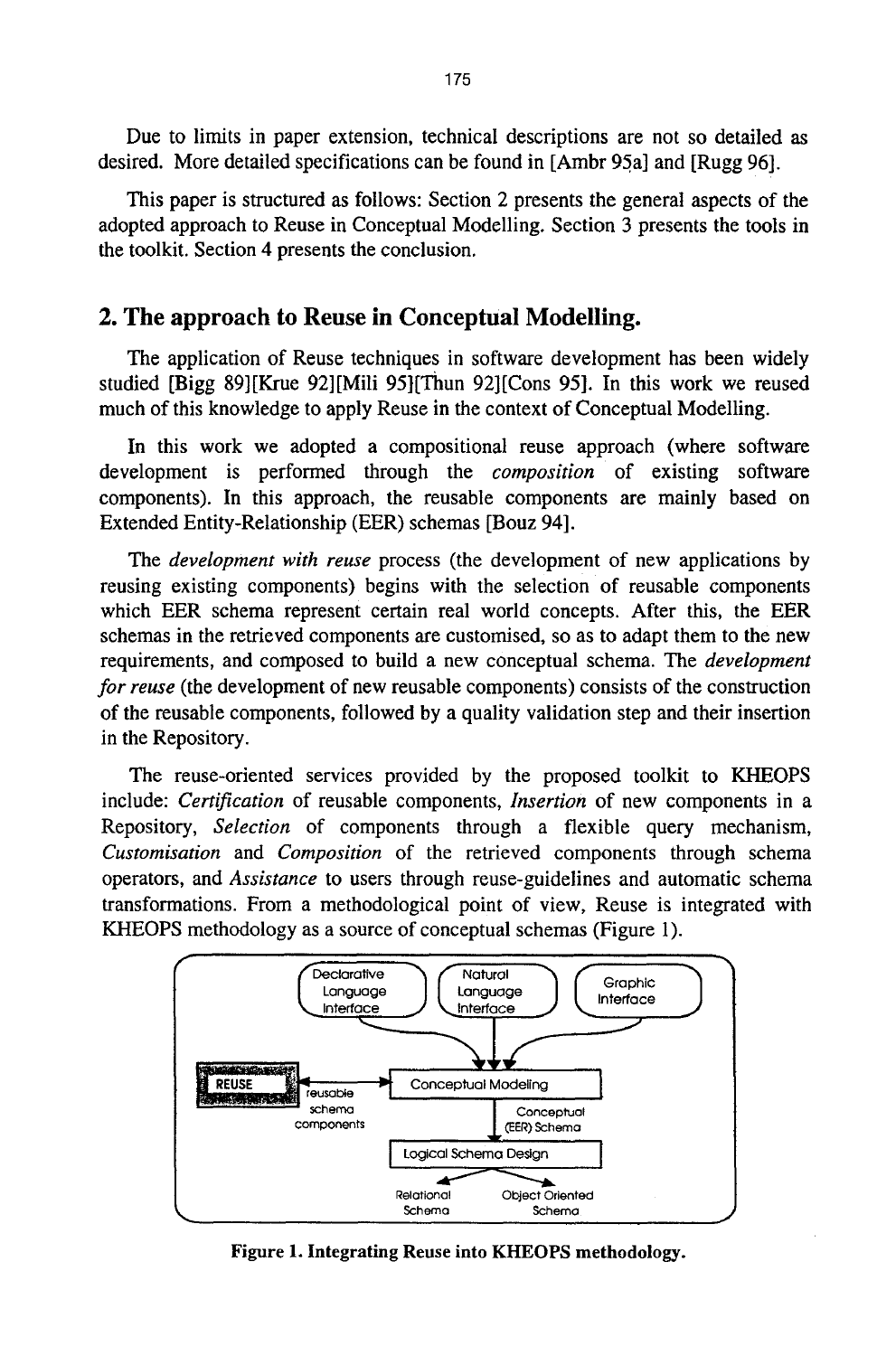## **The Reuse Environment.**

The different objects and resources involved in the proposed toolkit constitute the so-called Reuse Environment. Briefly, the Reuse Environment consists of: a Linguistic Knowledge Base *(LKB)* which stores the Domain Models [Prie 91]; the Repository which includes the reusable components and the Faceted Index; and the Certification Framework which contains the quality properties, property classes and certification instances to be applied to the components.

*The LKB* provides linguistic information to different modelling operations in KHEOPS: the natural language interface, the schema paraphrasing and the view integration operations [Ambr 95]. It is intended to be either specific to applications, to application domains or a general purpose semantic dictionary.

In the proposed Reuse Environment, the unit of reusable knowledge is the *reusable schema component. A reusable schema component* includes not only real world objects but also additional information about how to exploit these representations. The knowledge concerning the real world concepts are represented using an Entity-Relationship schema, references to Domain Model objects and textual documentation. The references to the Domain Model enable to fill the gap between the software artefact and the real world concepts. The textual documentation provides context information about the represented real world situation. Other parts of the reusable knowledge consist of information about the EER schema to he reused: a summary of the quality properties satisfied by **the**  schema and statements about the ways of reusing the schema (i.e., reuse guidelines).

The references from components to Domain Model objects are stated in the *Semantic Descriptors. A Semantic Descriptor* is a triple *<Key-Concepts, Setting, Functional.Area>* which describes the meaning of the reusable component in terms of Domain Model concepts. Using these three descriptors, a reusable component is interpreted as used in the *Setting* to represent the *Key.Concepts* for the purpose of offering the functionalities in the *Functional-Area. The* Semantic Descriptors also serve as basis to define a Faceted Index [Prie 87] on the set of components. The Faceted Index is a component classification mechanism which enables to retrieve the selected components efficiently.

## *Example: A reusable schema component.*

This example shows a component named Personal-Administration intended to be used in a *University* context. This component represents the *Employee* and *Works* real world concepts to perform *Employee Administration*  functions (Figure 2). More precisely, the key-concept Employee is connected with the LKB semantic entry Employee-Person, and it is represented in the schema through the entity type EMPLOYEE.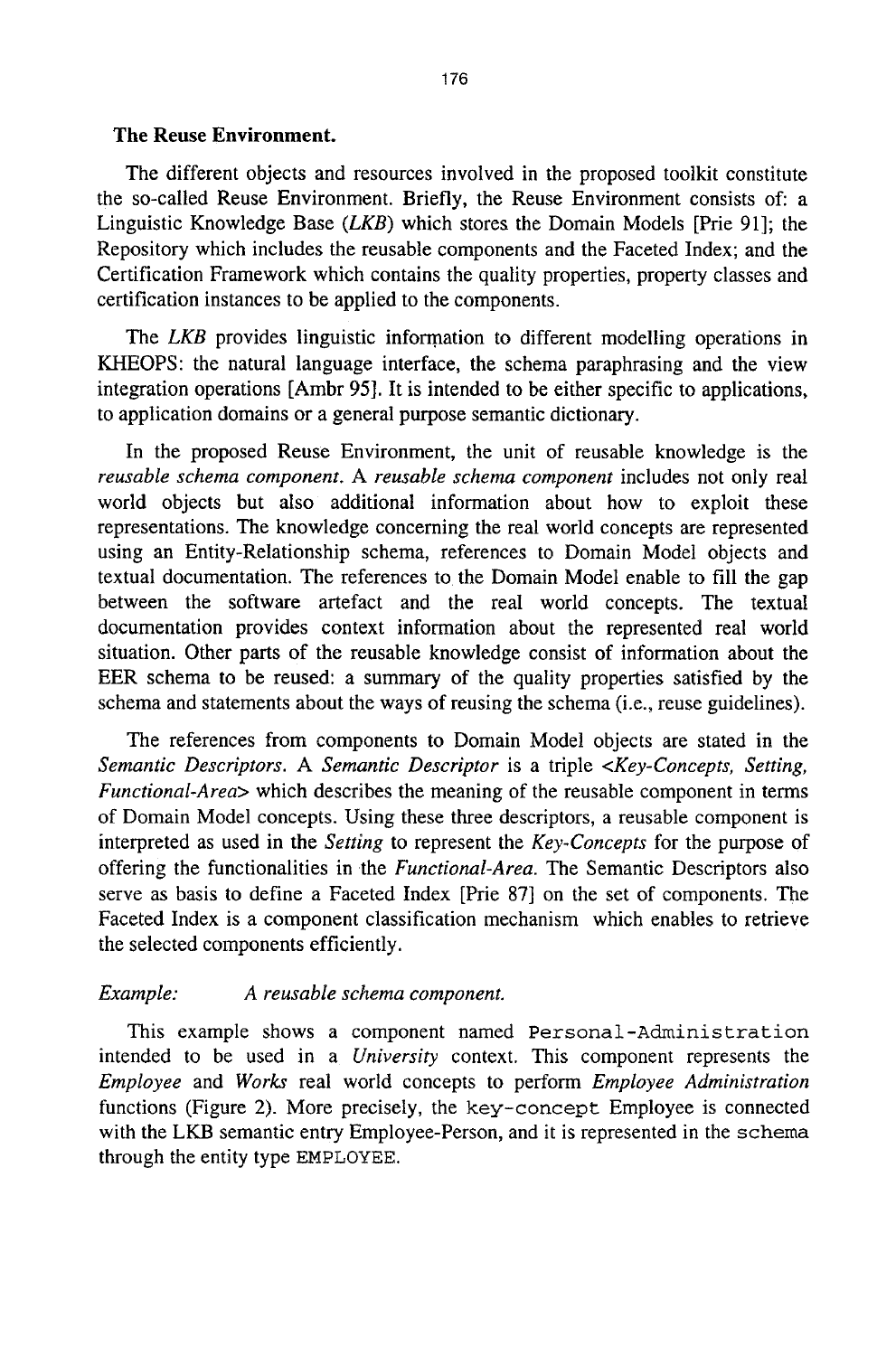| name: Personal-Administration                                                                  |                    |                           |                                                                       |
|------------------------------------------------------------------------------------------------|--------------------|---------------------------|-----------------------------------------------------------------------|
| semantic-descriptor:                                                                           |                    | <b>EMPLOYEE</b><br>Name   | WORKS IN                                                              |
| ({(Employee,                                                                                   |                    | Sex                       | [1, 1]<br>Date_start                                                  |
| Employee-Person,                                                                               |                    | Age<br>Address            | <b>Hs/week</b><br>[0,n]                                               |
|                                                                                                | entity(EMPLOYEE)), |                           | <b>DEPARTMENT</b><br>Name                                             |
| (Works,                                                                                        |                    | <b>ADMINISTRATIVE</b>     | <b>TEACHER</b><br><b>Functions*</b>                                   |
| Work-Labour,                                                                                   |                    | Function<br>Type_contract | Category                                                              |
| $rel(WORKS_N)$ },                                                                              |                    |                           |                                                                       |
| University, Employee-Administration)                                                           |                    |                           |                                                                       |
| construction-expression: {};                                                                   |                    |                           |                                                                       |
| reuse-history: {(Ana, 16/03/95, CS-Dept, "OK")};                                               |                    |                           |                                                                       |
| certification-result: (University-Apps-CI,[ <res-p1>,,<res-p<sub>n&gt;]);</res-p<sub></res-p1> |                    |                           |                                                                       |
| reuse-guidelines:                                                                              |                    |                           |                                                                       |
|                                                                                                |                    |                           | /* guidelines for developing a                                        |
| IF (Task-Assignment) THEN                                                                      |                    |                           | Task-Assignment application */                                        |
| <b>REQUIRED:</b>                                                                               |                    |                           | /* integrate the current schema<br>(this) with the one in the         |
| $S=U_{\phi}$ (this.schema, University-Tasks.schema);                                           |                    |                           | University-Tasks component */                                         |
| OPTIONAL:                                                                                      |                    | 7*                        | retrieve<br>a<br>component                                            |
| $S_1$ = CHOOSE IN SELECT schema                                                                |                    |                           | representing Projects concept */                                      |
| $WITH$ key-concept = Projects;                                                                 |                    |                           | $/*$ integrate the schema S with                                      |
| $S = U_{\phi}(S, S_1.schema)$ ;                                                                |                    |                           | the one in $S_1$ */                                                   |
| <b>END</b>                                                                                     |                    |                           |                                                                       |
|                                                                                                |                    |                           | /* guidelines for developing a                                        |
| IF (Course-Administration) THEN                                                                |                    |                           | Course-Administration                                                 |
| <b>REQUIRED</b>                                                                                |                    |                           | application */                                                        |
| S=U <sub><math>\phi</math></sub> (this.schema, Course-Lecturing.schema);                       |                    |                           | $/*$ integrate the current schema<br>with the one in Course-Lecturing |
| <b>END</b>                                                                                     |                    |                           | component */                                                          |
|                                                                                                |                    |                           |                                                                       |

### **Figure 2. The Personal-Administration reusable schema component.**

The certification-result states that the applied certification profile (called *certification instance)* is the *University-Apps-Cl,* and includes the results for each validated quality property ( $\langle$ res-p<sub>j</sub> >).

The reuse-guidelines provide assistance to reuse the component in the development of two specific applications: *Task-Assignment* and *Course-Administration.* When the designer selects the component, he can choose one of the reuse-guideline blocks. These blocks consist of operations processed by the Construction and Selection Tools.

All the objects in the Reuse Environment have been formally specified in an abstract model [Rugg 96]. This model is used to specify the quality properties of the reusable schema components as well as the semantics of the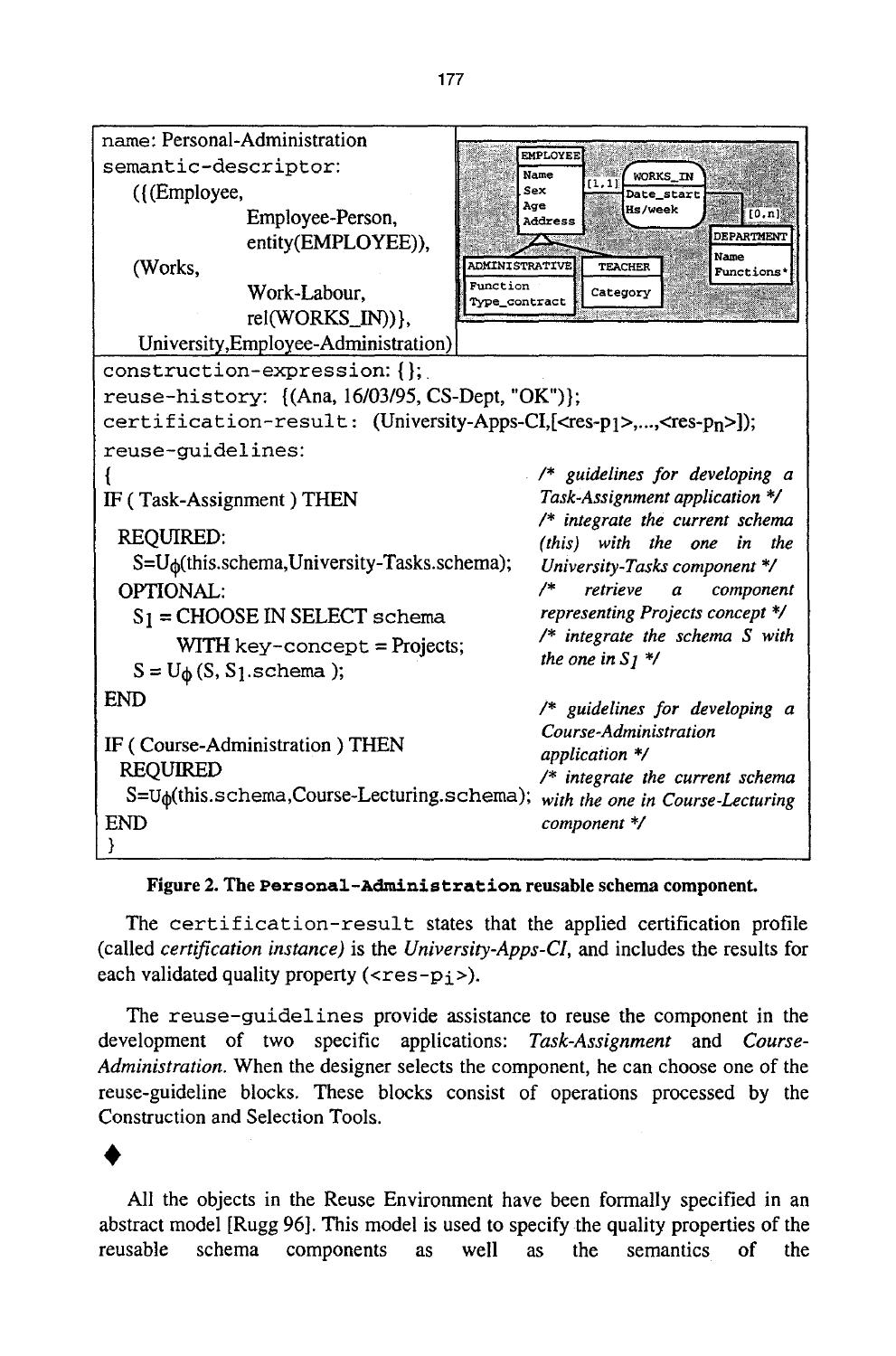customisation/composition operators. Schema components are implemented in Prolog (including the reuse guidelines). As schema operators are also implemented in Prolog reuse guidelines execution is straightforward.

# **3. The Conceptual Schema Reuse toolkit.**

The Conceptual Schema Reuse (CSR) toolkit implements the above described Reuse Environment, and consists of the following components (Figure 3):

- *9 A Repository* of certified reusable schema components. The Repository is organised using a Faceted Classification mechanism.
- *9 The Insertion Tool* that enables the insertion of new reusable components in the Repository
- *9 The Quality Validation Tool* that enables to certify the quality of the reusable schema components through an enumerative Certification Framework.
- *9 The Selection Tool* that provides two types of query facilities: (i) a flexible query language based on the Faceted Index and on Domain Models and (ii) a schema-pattern query mechanism.
- *9 The Construction Tool* that provides a set of operators that enable to build new EER schemas by Customising and Composing the reusable schema components. It also provides mechanisms to assist users, easing the schema construction with reuse tasks.

Schemas developed with reuse are treated in KHEOPS similarly to other schemas developed through other techniques.



**Figure 3. A global view of the CSR Toolkit.** 

Unlike other proposals of reuse-base development environment, the **Conceptual Schema Reuse** (CSR) toolkit is not an isolated development environment but it is integrated to an existing development environment (KHEOPS). The CSR toolkit not only provides reuse-oriented services to KHEOPS but also re-uses various resources from KHEOPS. More concretely, the CSR toolkit re-uses: the graphic editor to visualise EER schemas [Levr 95], the schema integration primitives [Keda 95], the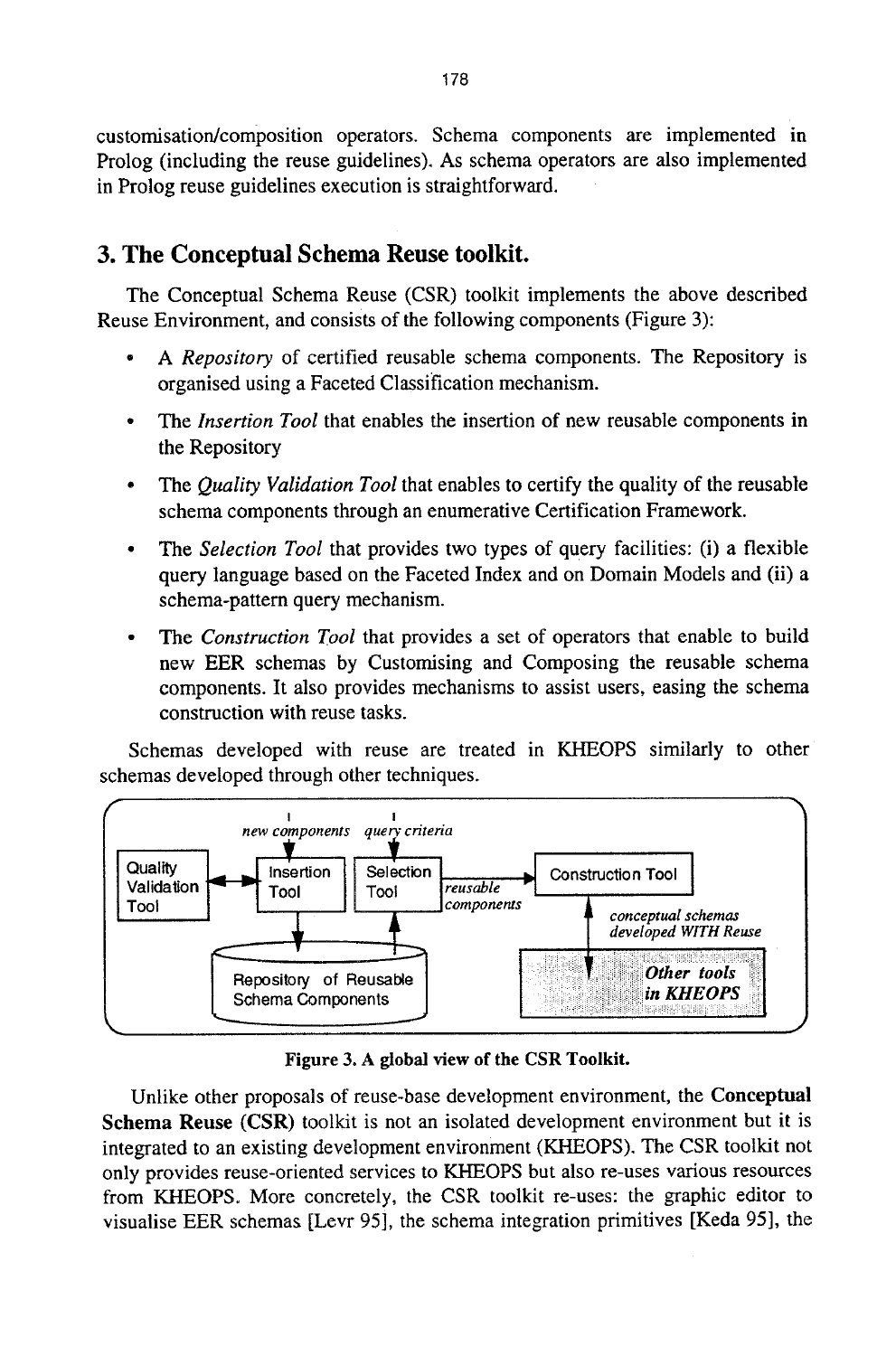Lexical Knowledge Base for Domain Model representation [Ambr 95], the schema comparison primitives and the associated schema similarity editor [Bena 93].

## **3.1. The Quality Validation Tool.**

After the *Insertion Tool* has proceeded to the construction<sup>1</sup> of the reusable components, they must be validated by the Quality Validation Tool. Only after validation will they be inserted into the repository, creating the corresponding links from the Faceted Index.

The quality of reusable components has a great impact on the reuse effectiveness. Components known to be of low or unknown quality will not be reused by developers. On the contrary, high quality reusable software can further help the goals of software reuse by increasing user's confidence in reusable software and by facilitating the application of reuse operations. Moreover, high quality reusable components serve as a basis for developing-with-reuse new good quality software.

*The Quality Validation tool* validates that the reusable components satisfy certain quality conditions required to be member a the Repository. This process is called component certification and it is achieved by using an enumerative Certification Framework. This framework combines a general enumerative certification framework structure [Dunn 92] with specific quality properties of Extended Entity-Relationship schemas. Certification Frameworks consist of a set of *quality properties,* which are predicates on components. Each property has an associated *validation method* which checks if the property holds in a component. The validation methods state how to check the specified property (i.e., the algorithm to validate the property). They can be of different types: *static analysis, formal inspection and formal verification.* 

The proposed Certification Framework enables the designer to define different component quality profiles by specifying *Certification Instances.* These play an important role in the Reuse Environment because they serve to state specific qualitative characteristics of the components within the different application domains. In this way, the Certification Framework permits the validation of a set of quality properties in a systematic manner.

A key feature of the framework is flexibility. The idea is not to create a monolithic universal set of validation criteria but rather an extensible framework that can be adapted to different application domains by stating new Certification Instances (i.e., lists of quality properties).

We defined a Certification framework of reusable EER schemas based on the property classes stated in Figure 4.

<sup>1</sup> In this context, the term *construction* is used as in ADTs theory and Object-Oriented programming: the constructor is a function that builds an object of a type.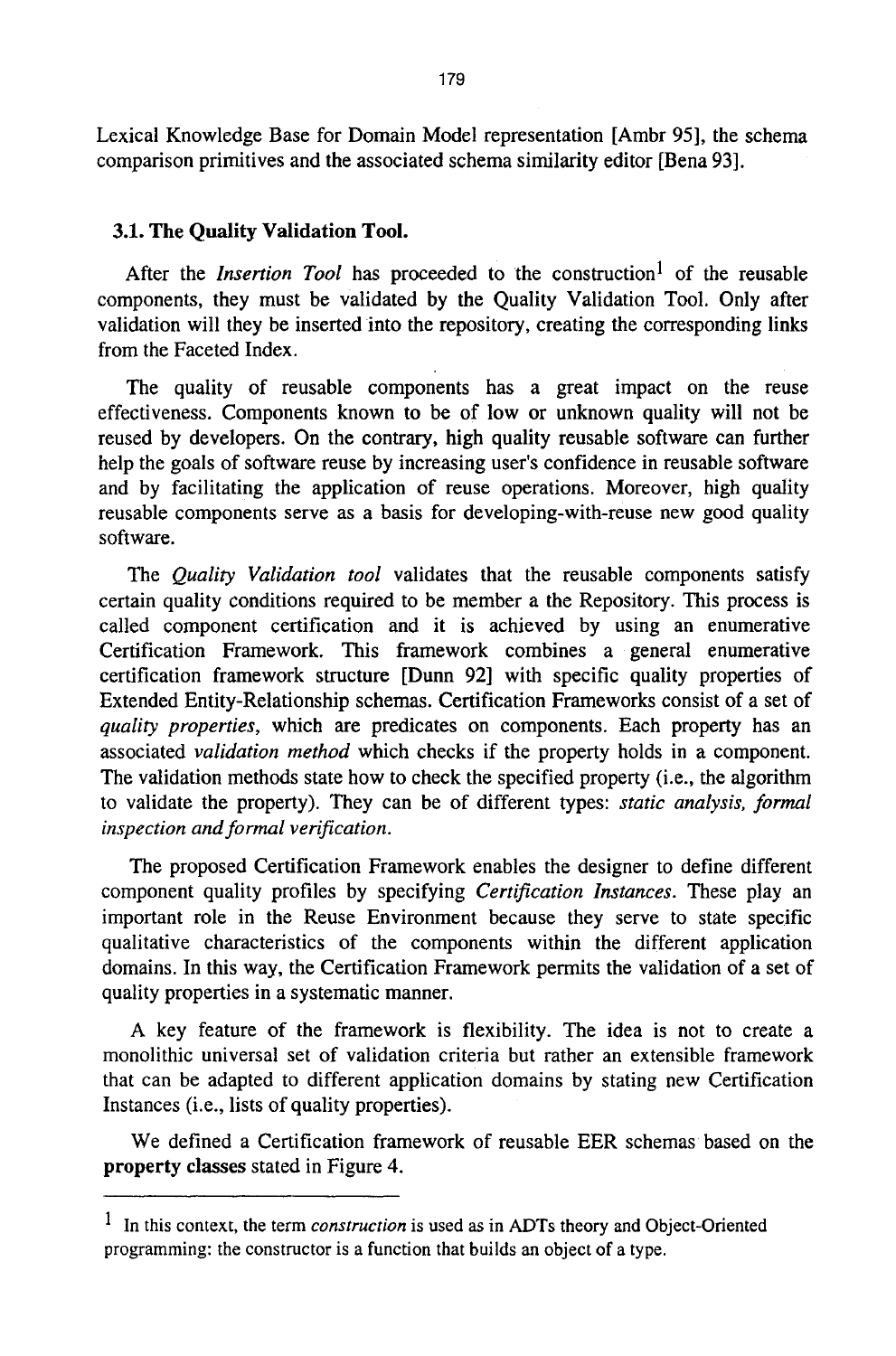| <b>Property</b>        | Global meaning (and objective) of the property class             |
|------------------------|------------------------------------------------------------------|
| <b>Classes</b>         |                                                                  |
| Syntactic              | - A reusable schema component is syntactically correct if it has |
| correctness.           | the structure stated in the abstract model of KHEOPS.            |
| Syntactic              | - A reusable schema component is syntactically complete if it    |
| completeness.          | includes certain characteristics that were not required for      |
|                        | syntactic correctness (e.g., cardinalities, reuse-guidelines).   |
| Semantic               | - An EER schema is semantically complete if it represents all    |
| completeness.          | the concepts and associations among them in the real world       |
|                        | situation.                                                       |
| Consistency.           | - An EER schema is consistent if it is possible to assign a no   |
|                        | empty instance to each entity and relationship type.             |
| <b>EER</b><br>Adequate | - An EER schema is defined with the adequate EER structures      |
| structures             | if each real world concept is represented with EER structures    |
|                        | according to the semantics of the latter.                        |
| Minimality.            | - An EER schema is minimal if it uses the minimal set of EER     |
|                        | structures to represent adequately the real world situation.     |
| Explicit               | - Certain EER structures require explicit declarations about     |
| declarations.          | their semantics. For example, reflexive relationship types and   |
|                        | aggregated entity types.                                         |
| Standardisation        | - An EER is standardised if its terms as well as its EER         |
|                        | structures representing the real world concepts have a           |
|                        | correspondence to a Domain Model.                                |
| Complexity.            | - An EER schema has a bounded complexity if the values of        |
|                        | certain metrics are included in stated intervals. Some of these  |
|                        | metrics are: size (the quantity of EER objects), the connection  |
|                        | degree of the objects, and the maximum deeps of the              |
|                        | specialisation and aggregation hierarchies.                      |
| Normalisation          | - An EER schema is normalised if it satisfies normal forms as    |
|                        | defined in [Bati 92].                                            |

#### **Figure 4. The property classes in the proposed Certification Framework.**

As stated before, the Certification Framework includes not only properties that can be automatically validated (with static analysis validation method) but also properties that need human interaction to be validated (e.g., properties with formal inspection validation methods).

The Quality Validation tool implements the validation methods for the properties with static analysis ones. This enables an automatic validation of this kind of properties. Concerning the properties that require human interaction, the Quality Validation tool implements a dialogue mechanism which presents the inspector a sequence of steps that he should follow to validate the property and also offers a battery of implemented tests that aids the inspector to evaluate the property and decide if the property holds or not.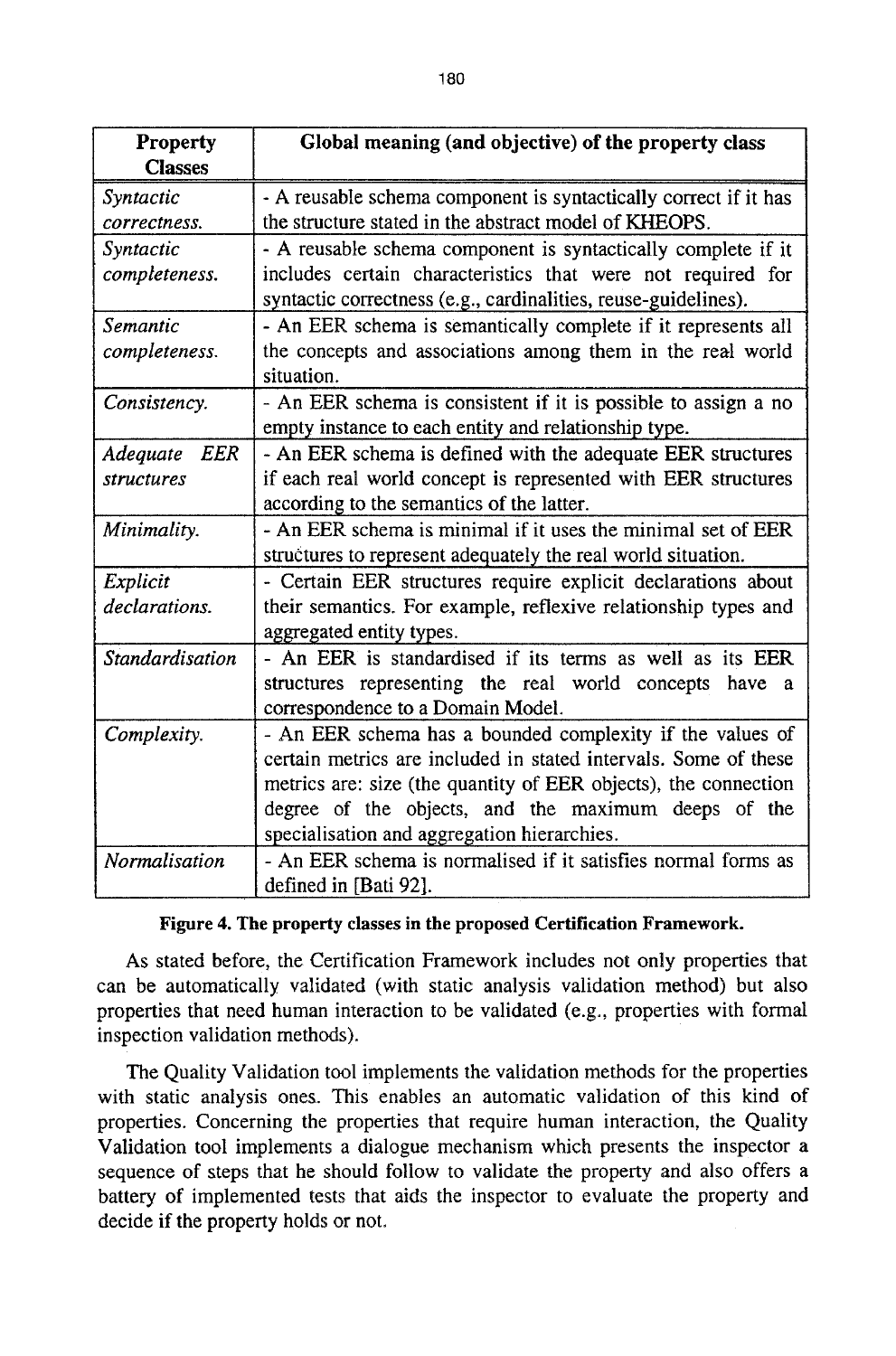# **3.2. The Selection Tool.**

The *Selection Tool* [Ambr 95a] provides three complementary functions: (i) a Semantic Query function that permits the search for reusable components according to the value of their Semantic Descriptor, (ii) a Structure Querying function that permits to recover components whose EER schema is included in a certain schema pattern and (iii) a Browsing function that permits the user to navigate in the Repository. Figure 5 shows the architecture of the Selection Tool.



Figure 5. **The architecture of** the Selection Tool.

*The Semantic Query Interface* is a graphic interface to the F-SQL query language. In F-SQL, the query conditions concern real world concepts represented in the reusable schema components. *The Structural Query Interface* permits the user to state a skeleton EER schema that defines a (schema) pattern to find in the reusable schemas. This interface is based on the KHEOPS Schema Editor [Dela 95] [Levr 95].

*The Semantic Query Processor* processes the F-SQL queries (for syntax see [Ambr 95a]). It retrieves the reusable components that satisfy the query conditions or that are within a certain *semantic distance* from these conditions. For this, it performs modifications on query conditions.

*The Structural Schema Comparison Processor* retrieves components with EER schemas included in a certain schema-pattern. For this it computes schema comparisons between the schema-pattern stated by the re-user and the components' EER schema. This comparison is computed using similarity vectors [Comy 92] adapted to treat schema inclusion as to provide structure retrieval.

The Semantic Query Processor performs two types of query modifications: (i) *Relaxations,* which consist in modifications to the Semantic Descriptor values stated in the query condition and which are based on the Linguistic Knowledge Base (LKB) conceptual graph, and (ii) *Reductions,* which consist in removing atomic conditions from the query condition. Table 1 resumes these strategies.

| Exact    | $\cdot$ No query modification is applied.             |
|----------|-------------------------------------------------------|
| Strategy | A result is returned only if an exact match is found. |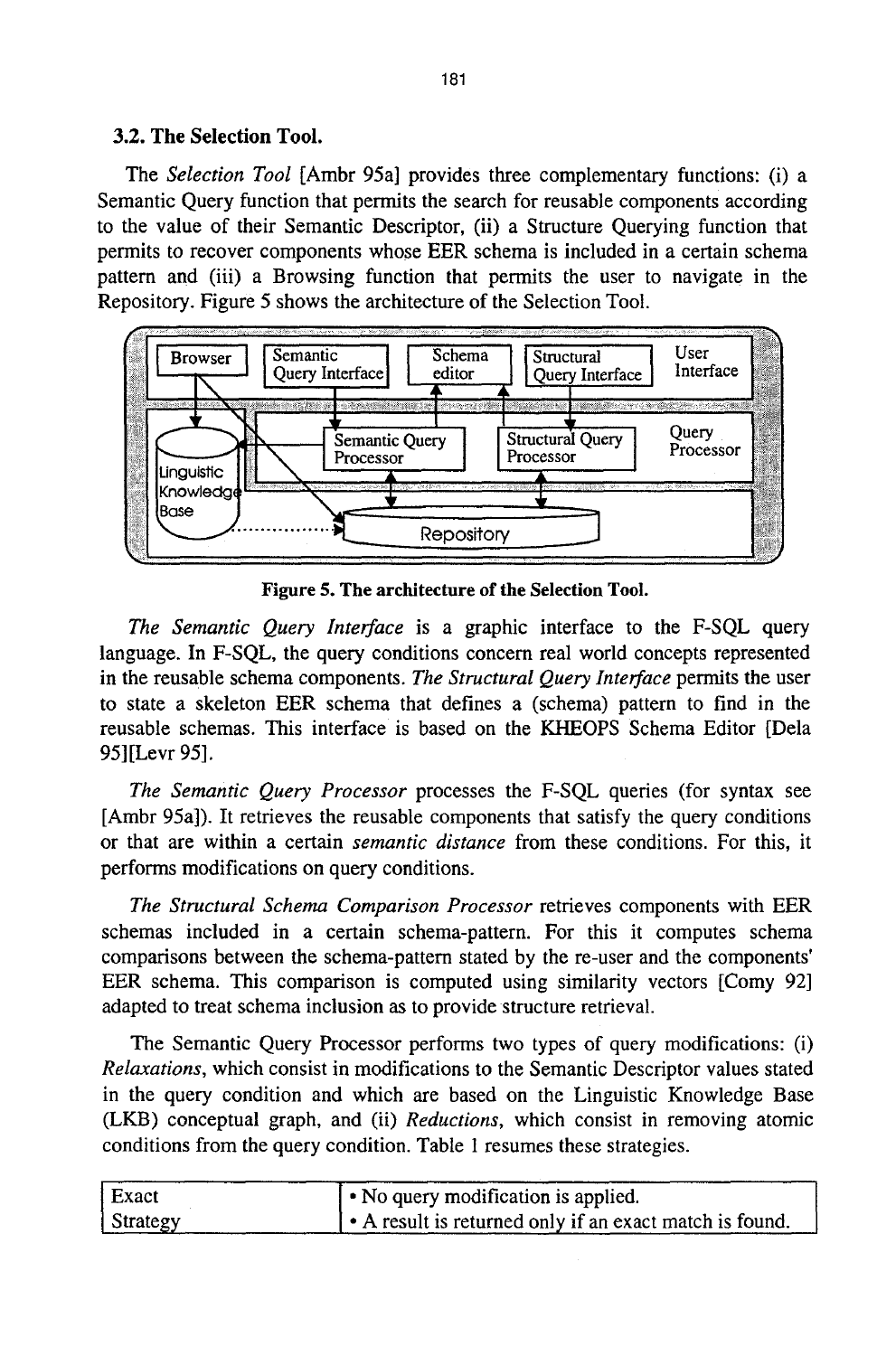|           | Deferred<br>Relaxation Modification | • Query modification is applied one step at a time,<br>based on the modification criteria, until a result is<br>obtained or all permitted modifications are applied,<br>then it stops. |
|-----------|-------------------------------------|----------------------------------------------------------------------------------------------------------------------------------------------------------------------------------------|
| Strategy  | Forced                              | Query modification is applied to the query                                                                                                                                             |
|           | Modification                        | conditions based on the criteria specified by the user.                                                                                                                                |
| Reduction | (eliminate                          | • Condition reduction is applied one step at a time                                                                                                                                    |
| Strategy  | query                               | until a result is obtained, the mink is attained, or there                                                                                                                             |
|           | conditions)                         | is only one condition left, then it stops.                                                                                                                                             |

## **Table 1. The query modification strategies in the Selection Tool.**

The traces of the query modifications are re-used in the Construction Tool to approach the schemas to the original query conditions as well as to derive interschema correspondence assertions applicable in the merging-composition operations.

# **3.3. The Construction Tool.**

The Construction Tool enables the designer to customise and to compose the selected schemas to build a new one. To achieve this, the Construction Tool supplies the designer with a set of operators, as well as with assistance mechanisms..

The operators supplied by the Construction Tool are classified in two families: the *intra-schema* and the *inter-schema* (or *whole-schema)* operators. The *intraschema* operators enable to customise the structure of an EER schema by modifying its entity and relationship types. The *inter-schema* operators enable to operate on schemas as a *whole* to achieve schema Union, Subtraction, Intersection and subschema Extraction. Both *intra* and *inter* schema operators return EER schemas as their result.

*The whole-schema* operators enable to achieve schema merging operations. To achieve this, they include the classic Schema Integration (Union operator) as well as other operators that operate on schemas as a whole. Table 2 presents the set of whole-schema operators.

|              |       | Union                                          | Performs the integration of two EER schemas.         |
|--------------|-------|------------------------------------------------|------------------------------------------------------|
|              |       |                                                | $A-U_0$ : The asymmetric-union-object of two         |
|              |       |                                                | EER schemas is a new one with the no                 |
|              |       | Asymmetric                                     | corresponding structures <sup>2</sup> of each source |
| <b>INION</b> | Union | schemas, and with the corresponding entity and |                                                      |
|              |       |                                                | relationship types as in the first schema.           |

<sup>&</sup>lt;sup>2</sup> By corresponding structures we mean the ones (attributes, entity and relantionship types) tha represent the same real world concept.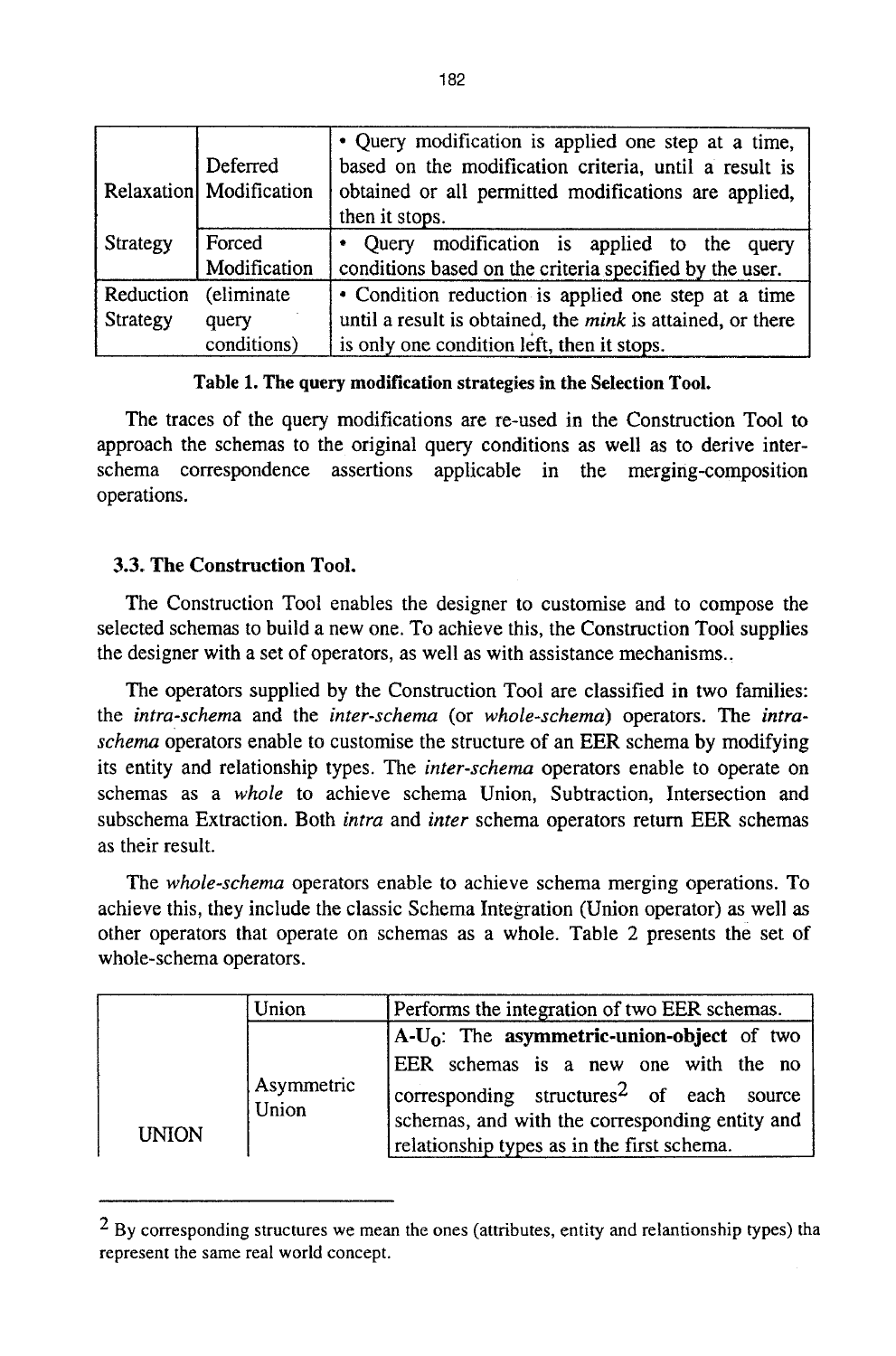|                     |                | A-U <sub>d</sub> : The asymmetric-union-deep of two                |
|---------------------|----------------|--------------------------------------------------------------------|
|                     |                |                                                                    |
|                     |                | EER schemas is<br>$\mathbf{a}$<br>with<br>the<br>new<br>one        |
|                     |                | corresponding and no corresponding structures                      |
|                     |                | of each<br>source<br>schemas.<br>and<br>with<br>the                |
|                     |                | corresponding attributes<br>(in corresponding)                     |
|                     |                | entity and relationship types) as in the first                     |
|                     |                | schema.                                                            |
|                     |                | The subtraction-object of two EER schemas is                       |
|                     | Subtraction-o  | a new one with the entities and relationships in                   |
| <b>SUBTRACTION</b>  |                | the first schema that are not in the second one.                   |
|                     | Subtraction-d  | The subtraction-deep of two EER schemas is a                       |
|                     |                | new one with the entities and relationships as in                  |
|                     |                | the first schema, but without the attributes that                  |
|                     |                | are in corresponding structures of the second                      |
|                     |                | schema.                                                            |
|                     |                | The intersection-deep of two EER schemas is a                      |
|                     | Intersection-d | new one with the entities and relationships that                   |
|                     |                | are in both schemas. Their attributes are also                     |
| <b>INTERSECTION</b> |                | the ones in both source schemas.                                   |
|                     |                | The intersection-union of two EER schemas is                       |
|                     | Intersection-u | a new one with the merge of entities and                           |
|                     |                | relationships that are in both schemas.                            |
|                     |                |                                                                    |
|                     |                | extraction-object<br><b>The</b><br>of<br>entity<br>an<br><b>or</b> |
|                     | Extraction-    | relationship type from an EER schema is a new                      |
|                     | object         | EER schema with this object (entity or                             |
|                     |                | relationship type).                                                |
| <b>EXTRACTION</b>   |                | The extraction-hierarchy creates<br>a<br>new                       |
|                     | Extraction-    | schema with a specialisation or an aggregation                     |
|                     | hierarchy      | hierarchy of a specified entity type in a source                   |
|                     |                | schema.                                                            |
|                     |                | The extraction-cluster creates a new schema                        |
|                     | Extraction-    | with a cluster of a specified entity (or                           |
|                     | cluster        | relationship) type in a source schema. Two                         |
|                     |                | types of clusters are applied: a dependency-                       |
|                     |                | based and a relationship-grouping.                                 |

#### **Table 2. The Whole-schema operators.**

Equally to Schema Integration, the *whole-schema* operators need to identify the EER structures in source schemas that correspond to the same real world concepts. We address this issue in two levels: at high-level we define the whole-schema operators as accepting a Boolean function (called  $\phi$ ) as a parameter. This function states whether two EER structures in two source schemas correspond to the same concept. At low-level we re-use schema similarity vector techniques for implementing the  $\phi$  function.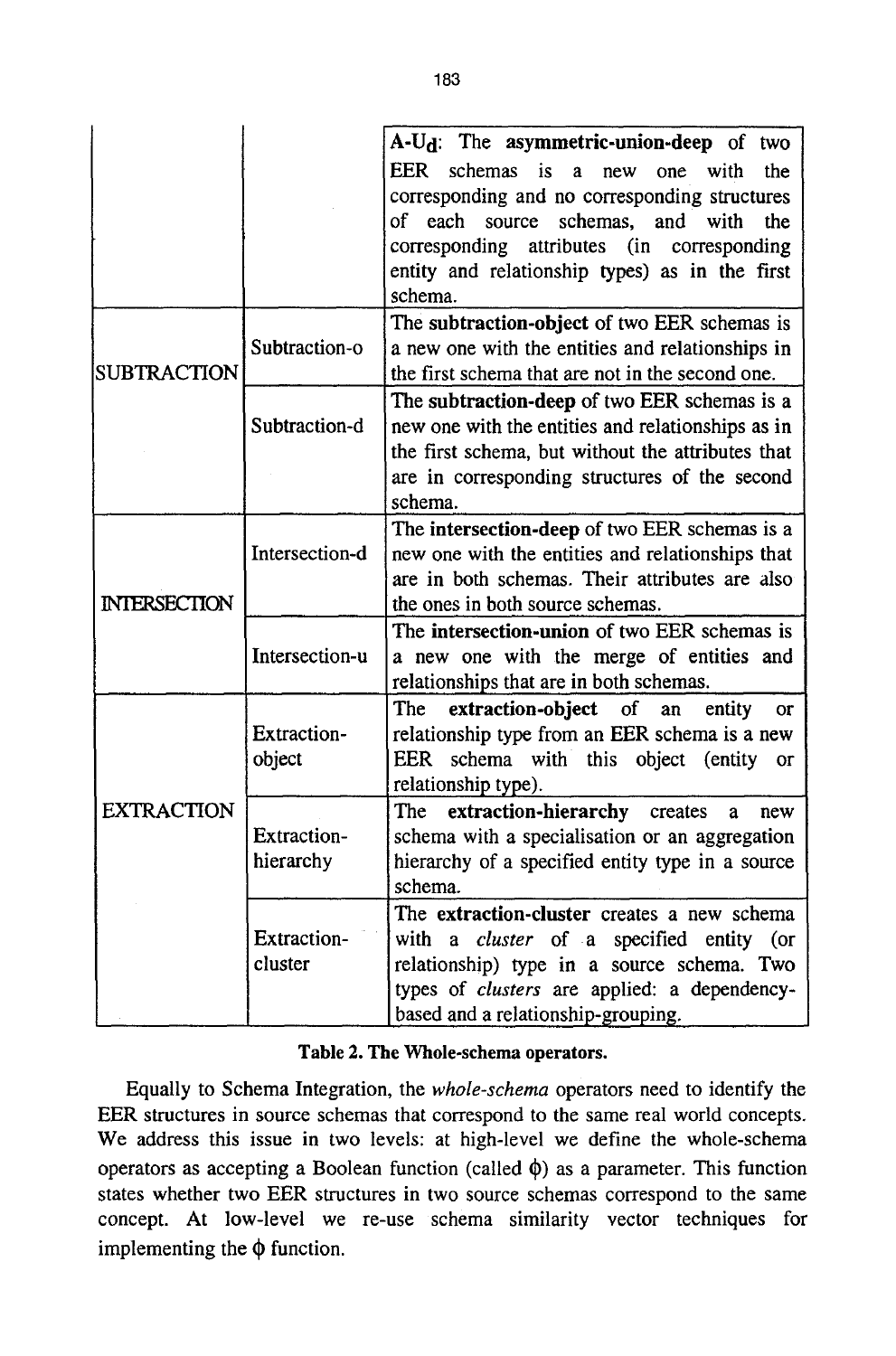The Construction Tool provides two types of assistance mechanisms: (i) automatic schema transformations that approach retrieved schemas to the original query specification, and (ii) the execution of the reuse guidelines stated in the components. The components obtained from a selection can differ from the really searched ones because the Selection Tool transforms the query conditions in order to retrieve potentially reusable components. The differences between the desired and retrieved components may be syntactic (synonyms) or semantic (the retrieved components represent other concepts than the originally searched ones). In order to enhance the understandability of the retrieved components by providing a result closer to the original query conditions, the Construction Tool applies a set of Automatic Transformations that approach the retrieved schemas to the original query specification. These transformations modify the retrieved schemas according to the query modifications performed by the Selection Tool.

## **Implementation Issues.**

The CSR toolkit is implemented in a Unix environment, executing in Sun-Spare Workstations, and using X 11R5/Motif window managers.

All the modules concerning EER schema management (also the Repository) are implemented in Eclipse Prolog, while user-interface parts are implemented in C and  $C_{++}$  using X11/Motif libraries. The tools communicate with the Repository via rpc and pipe mechanisms, and they communicate each other via files. For example, the Selection tool sends the query results to the Construction tool as files with an EER schema each one.

# **4. Conclusion.**

*Reuse* is recognised as a fundamental technique in Software Engineering. It is also accepted that it is more successfully applied in well-defined application domains which should also have clearly specified models and languages. Other success factors are the facility of obtaining the implementation from the specification, the possibility of reasoning by the use of specifications and the popularity of the specification language. In the Conceptual Modelling domain all these conditions hold. Conceptual Modelling also benefits from the object-oriented paradigm by including its characteristics (e.g. encapsulation, inheritance) in the conceptual models.

Furthermore, in Conceptual Modelling the reusable objects (based on conceptual schemas) are simpler than programs or systems. And some important base techniques needed in the specification of reuse operations have been largely studied in Conceptual Modelling and Databases areas (e.g., schema evolution and integration). These arguments lead us to suppose a successful perspective for a Reuse-Based Conceptual Modelling approach which can be exploited, later on, in a Reuse-based Information System development technology.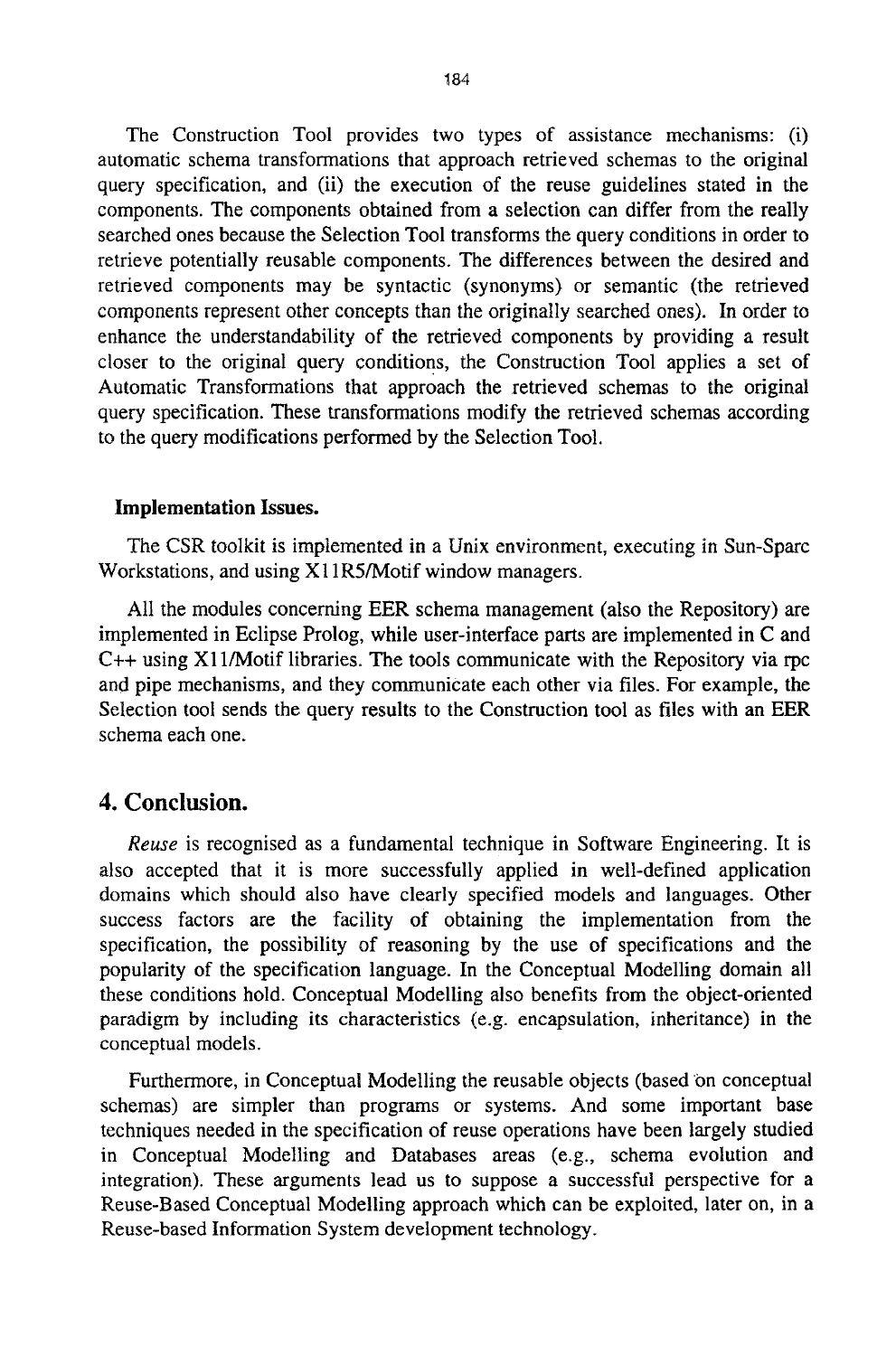In spite of the promising panorama for the application of Reuse in Conceptual Modelling, several technical problems remain to be solved. Although object oriented languages and models provide an important part of the needed capabilities, they do not solve problems related to component certification, classification, selection from a repository, customisation and composition. In addition, Component acquisition remains a hard problem: automated proposals for component acquisition are not developed enough and this activity remains in the hands of domain specialist designers.

This paper deals with some of these topics and proposes a Conceptual Schema Reuse toolkit to apply Reuse techniques in KHEOPS database design environment. The techniques applied in this proposition are inherited from both Software Reuse and Databases areas.

On going research work include the analysis of the interaction between component quality and selection-customisation-composition operations. The objective is to define a notion of *schema component reusability* based on the measurement of the impact that component quality has on operation costs.

# **5. Bibliography.**

[Ambr 95] A.P. Ambrosio, E. Metais, J.N. Meunier, *The Linguistic Level of the*  [Ambr 95a] A.P. Ambrosio *A Semantic Query Mechanism for Conceptual Schema*  [Bati 92] [Bena 93] E. Benazet, H. Guehl. *Integration de vues.* Rapport de Stage DEA, [Bigg 89a] Biggerstaff, [Bigg 89] [Bouz 85] Bouzeghoub M, Gardarin G, M&ais E. *Database Design Tools: An*  [Bouz 91] M.Bouzeghoub and E.Metais, Semantic Modelling of Object Oriented (Bouz 94) M. Bouzeghoub, G Gardarin and P. Valduriez, *Du C++ à Merise Objet* [Cast 92] [Choo 88] Choobineh, Mannino, Numamaker, Konsynski. *An Expert Database Kheops Case Tool,* NLDB'95, Versailles, June 1995. *Reuse,* PhD thesis, University of Paris VI, France, June 1995. C. Batini, S. Ceri and S. Navathe, *Conceptual Database Design: An ER Approach, The* Benjamin-Cummings Publishing Company, 1992. PRISM Laboratory, Versailles, 1993. Richter. *Reusability: Framework*, Assessment and *Directions,* in [Bigg 89] Biggerstaff and Perlis (Editors). *Software Reusability (vol 1 and 2),*  Addison-Wesley Publishing Company, 1989. *Expert System Approach.,* Proc. of the VLDB Conf., Stockholm 1985. *Databases,* Proceed. VLDB Conference, Barcelona Spain, Sep 1991. *- OBJETS,* Ed. Eyrolles, 1994. Castano, DeAntonelis, Zonta. *Classifying and Reusing Conceptual Schemas.* In Proceedings International Conf. on E/R Approach, 1992. *Design System Based on Analysis of Forms.* IEEE Transactions on Software Engineering, vol 14, no. 2, 1988.